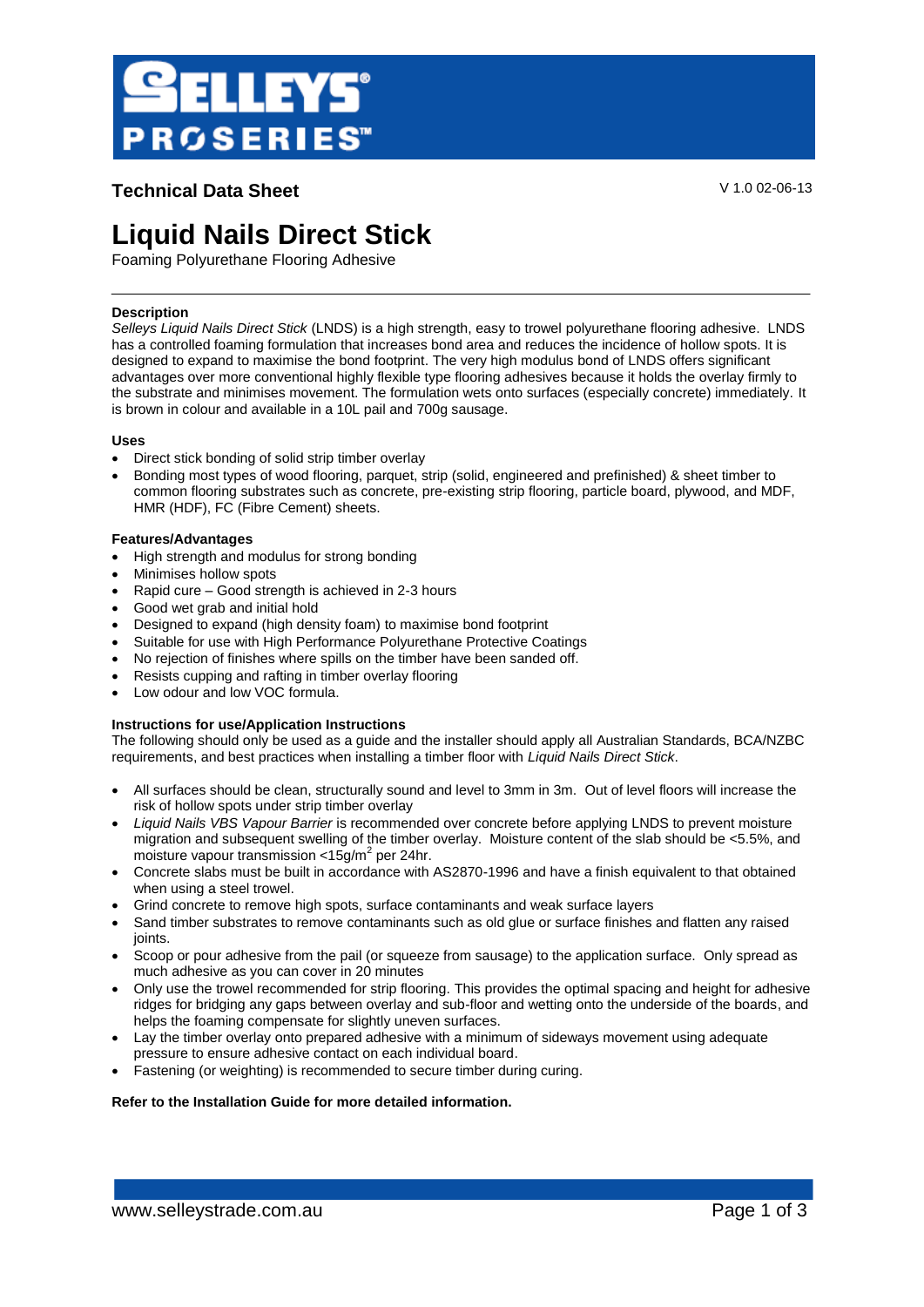

#### **Coverage**

Coverage of the adhesive is dependent on substrate porosity, application technique and trowel notch size. It is important to select the correct trowel for the application to maximise both adhesive footprint and coverage. Selleys have designed a specific trowel for the application of LNDS according to the following specifications.



Consult Selleys before using a different trowel to that recommended.

## **Technical Data/Properties**

Contact Selleys before using this data for the setting of specifications.

| <b>Property</b>                | <b>Typical Result</b> |
|--------------------------------|-----------------------|
| <b>Colour</b>                  | Beige                 |
| <b>Density</b>                 | 1.4                   |
| <b>Technology</b>              | Polyurethane          |
| Coverage                       | 1.5 - $2m^2$ /Litre   |
| <b>Application Temperature</b> | $10 - 35^{\circ}$ C   |
| <b>Shelf Life</b>              | 12 months             |
| <b>Working Time</b>            | 30 minutes @ 25C      |
| <b>Cure Time</b>               | 24 hours              |
| <b>Tensile Strength</b>        | 1.5 MPa               |
| <b>Shear Strength</b>          | 5.2 MPa               |
| <b>VOC</b>                     | 93 g/L                |

#### **Important Notes/Limitations**

- Cure rate will be inhibited if air or substrate surface temperature is below  $5^0C$ .
- Selleys Technical Services should be consulted if any doubt exists in respect to floor contamination, or any concerns in relation to moisture.
- Should a self-levelling compound be required, consult manufacturer in relation to drying times and appropriate priming to adhere the compound to the substrate. Selleys recommendation for self-levelling compound is Roberts Flexiscreed 38 or an equivalent exterior grade product.
- Selleys recommend that *Liquid Nails VBS Vapour Barrier* be used over a levelling compound as moisture rising from below can affect most overlay flooring.
- For maximum bonding between the *Liquid Nails VBS Vapour Barrier* and LNDS, it is recommended to lay the adhesive within 24 hours of applying *VBS*. If LNDS is to be applied to *VBS* after 24 hours have elapsed then the surface of the *VBS* will need to be roughened with 60 – 80 grit sandpaper.
- Timber strip should be installed at a measured moisture content within 2% of the expected equilibrium moisture content of the building to minimise excessive movement after installation.